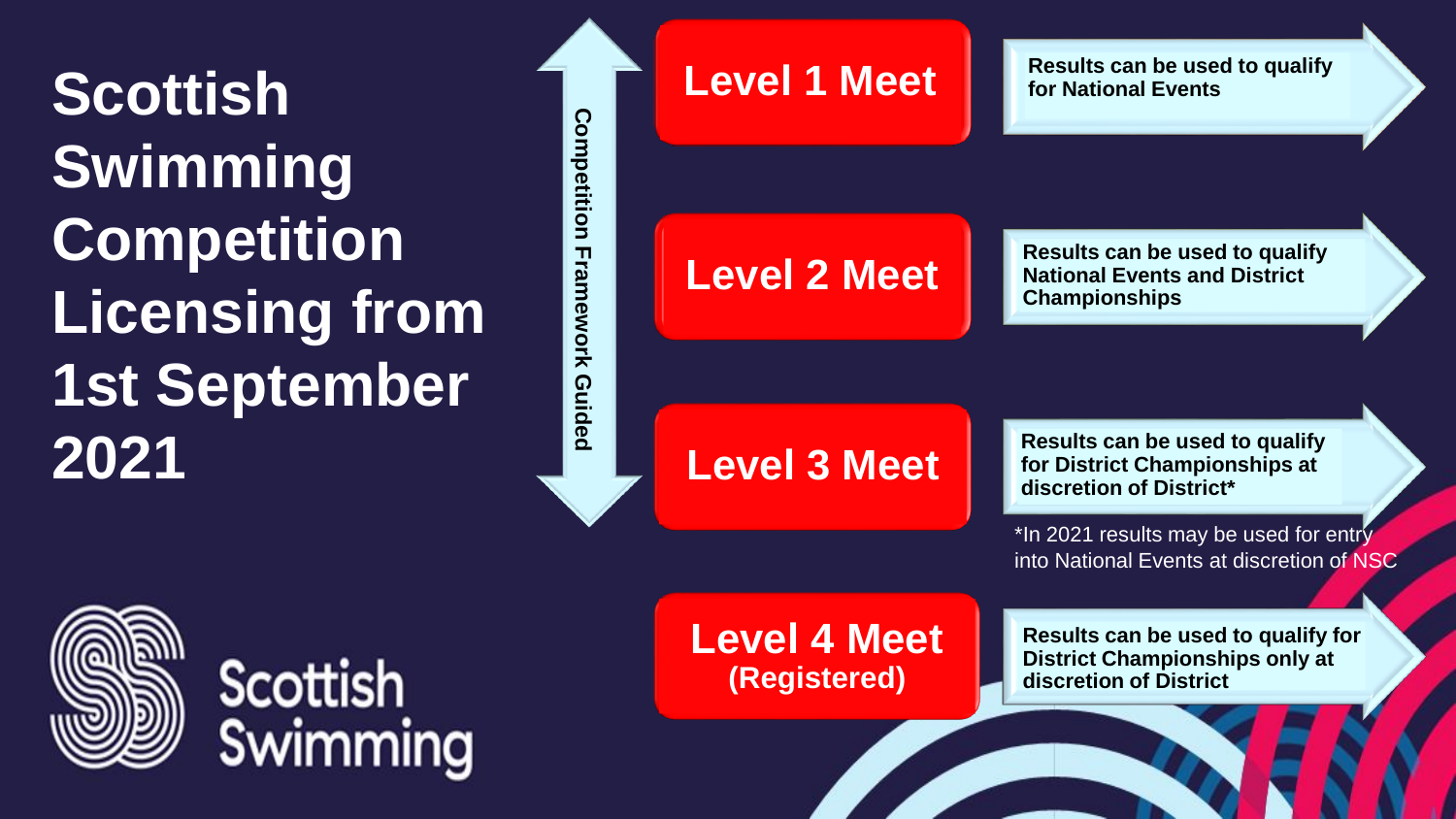The basics about each level of meet